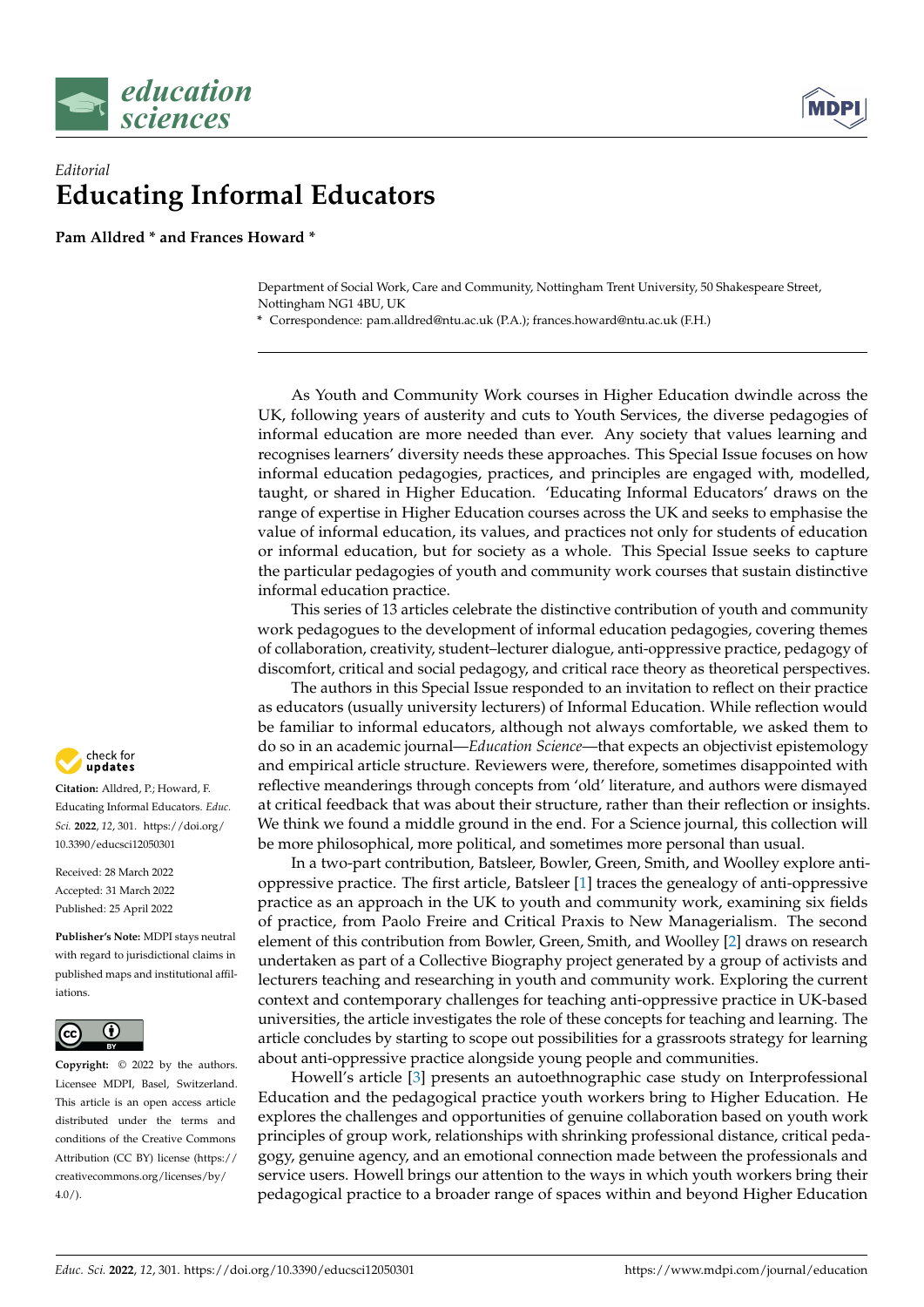(HE). Another student–lecturer collaboration comes from Sheridan and Mungai [\[4\]](#page-2-3), through an autoethnographic and reflective piece that takes the form of conversation between a lecturer and a graduate. Together, they emphasise a value-driven approach in enabling informal educators to celebrate cultural diversity. Acknowledging that we are always 'becoming', Sheridan and Mungai explore critical consciousness through praxis as educator and informal educator.

Whilst Youth and Community Work education works to prepare practitioners for demanding and responsive work in an ever-changing society, alternative pedagogic modes need to be introduced. In their article, Cullen & Whelan [\[5\]](#page-2-4), reflect on difficult and challenging moments of learning, exploring the emotions, ethics, and challenges of facilitating training for youth practitioners to tackle gender-related violence. They draw upon Boler's work on pedagogy of discomfort in order to think productively about designing and delivering training for informal educators on sensitive issues with ethical integrity. Achilleos, Douglas, and Washbrook's article [\[6\]](#page-2-5) presents approaches to raising issues of race and inequality for informal educators. Drawing on the Youth and Community Work programme at Wrexham Glyndŵr University, they argue for the value of Critical Race Theory for deconstructing learning and assessment, student voice, and support, in order to explore critical consciousness, challenge, and change.

As well as capturing experiences and insights from Youth and Community work lecturers and academics, the Special Issue presents research undertaken with students on these courses. Gormally, Coburn, and Beggan's article [\[7\]](#page-2-6) draws on perspectives from current and former students in the UK, in order to find out if teaching, learning, and assessment practices in professionally approved programmes adopt the principles they espouse. Their findings indicate that despite a strong and coherent understanding of core theories that supported students in articulating emancipatory practice, teaching and learning was more aligned with traditional and formal methods than alternative or informal methods. A way forward through this issue, they suggest, is the provision of more flexible and creative assessments over the persistent use of standardised assessment methods within HE. A further step towards applying our preferred theory in informal education comes from a contribution from Spanish colleagues. All our authors might share a consensus regarding the value of learning through experience and from personal experience, but this paper illustrates the value of a highly intentional form of this in historical re-enactment that seems highly successful in learning about history. Historical re-enactment societies are booming in Spain, and Español-Solana and Franco-Calvo [\[8\]](#page-2-7) present findings from over a hundred participants of its success in promoting learning about history and culture, military, and Medieval history in this case.

The critical stance regarding educational practice in universities is taken further in the contribution by Jeffs and Smith on the Education of Informal Educators [\[9\]](#page-2-8). They argue that youth and community work courses are stuck in silos, and lacking an educational imagination, and with little grounding in social sciences and moral philosophy. The full implications of this, Jeffs and Smith suggest, is that students are being sold short in terms of their ability to be teachers and pedagogues, and have also lost the chance to develop their subject knowledge. However, this perspective is counter-balanced by the wide range of alternative pedagogical practices demonstrated through the articles in this Special Issue. For example, Howard [\[10\]](#page-2-9) reflects on creative pedagogies within youth work education, sharing examples of music, filmmaking, and board games with feedback gleaned from students. Highlighting the symbiosis of creative pedagogies with relational and experiential learning as key tenets of youth work practice, she argues that there is much to learn from youth work courses within HE, not only in terms of engaging and encouraging students through creativity.

Smith and Seal [\[11\]](#page-2-10) explore the contested terrain of Critical Pedagogy within Higher Education. Focusing on practical examples of enabling Critical Pedagogy in the teaching of informal education, they argue that it is crucial for the teaching of informal educators, enabling lecturers and practitioners to interrupt the hegemony of neo-liberal and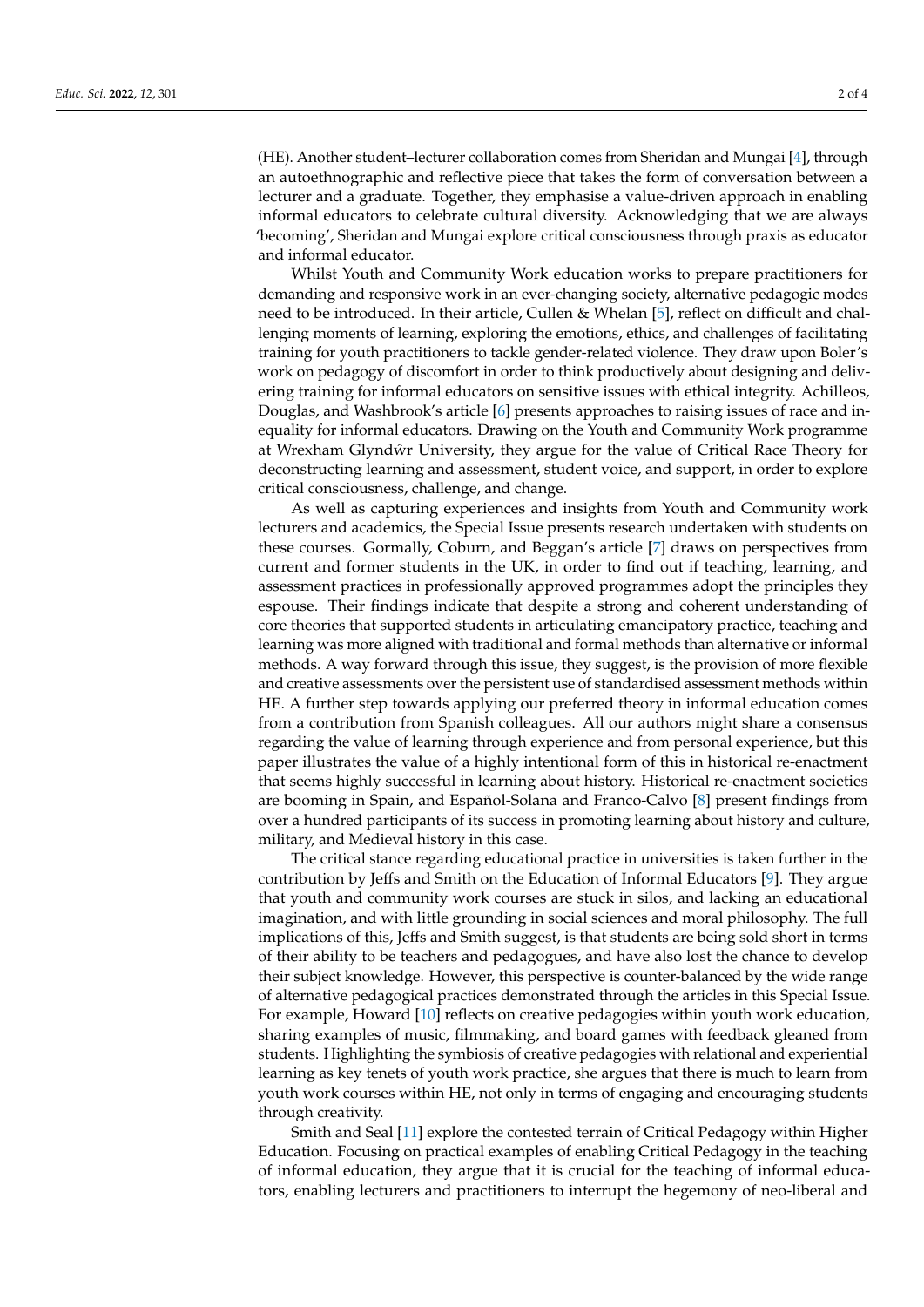neo-managerial thinking in their practice, re-orientate themselves, and examine their positionality within their institutions. Jones and Brady [\[12\]](#page-3-0) develop this strand by exploring Social Pedagogy and its synergies with informal education. They present social pedagogical concepts whereby informal educators can 'practice the practice' through a transcendence of pedagogy. Their article signposts the value of these pedagogies within the post-COVID environment. This future-facing theme is also taken up by Curran, Gormally, and Smith [\[13\]](#page-3-1) in their article on re-imagining approaches to learning and teaching post COVID-19. Drawing on their experience as members of a Community of Practice—the Professional Association for Lecturers in Youth & Community Work (PALYCW)—their article argues that these programmes should be preparing students for navigating practice in the society where new formations of social injustice are unfolding post COVID-19. Together, they argue that working collaboratively deepens democracy as the basis for taking action in communities with conscious intent.

Informal Education, as a sub-discipline, may be understood as on the cusp of Education, perhaps overlapping or formed by elements of Community Work, Youth Work, Social Pedagogy, and Social Work; certainly that is how it lies in the UK context, which is what this Issue reflects. We therefore invite articles to either respond to this Special Issue or to extend the discussion more widely by sharing their perspectives on informal education. This Special Issue explores how informal education (or these contributory elements) are brought into play in our practice as educators in Higher Education. Some of us were lucky enough to present the Issue and to discuss with some of the contributors at annual conferences of some of the professional associations that bring lecturers together. The 'BERA' (British Educational Research Association) and the Professional Association of Lecturers in Youth and Community Work annual conference sessions on these themes highlighted to us the value of working collectively in dialogue with colleague-teachers and learners and our shared values. We hope you enjoy it and that it prompts innovative teaching towards socially just ends.

**Institutional Review Board Statement:** Not applicable.

**Acknowledgments:** Many thanks to our Peer Reviewers, from the field of Youth & Community Work Education, whose responses and reflections contributed to these articles.

**Conflicts of Interest:** The authors declare no conflict of interest.

## **References**

- <span id="page-2-0"></span>1. Batsleer, J. Re-Assembling Anti-Oppressive Practice (1): The Personal, the Political, the Professional. *Educ. Sci.* **2021**, *11*, 645. [\[CrossRef\]](http://doi.org/10.3390/educsci11100645)
- <span id="page-2-1"></span>2. Bowler, R.; Green, S.; Smith, C.; Woolley, L. (Re)Assembling Anti-Oppressive Practice Teachings in Youth and Community Work through Collective Biography (2). *Educ. Sci.* **2021**, *11*, 497. [\[CrossRef\]](http://doi.org/10.3390/educsci11090497)
- <span id="page-2-2"></span>3. Howell, T. Student Collaboration in Action: A Case Study Exploring the Role of Youth Work Pedagogy Transforming Interprofessional Education in Higher Education. *Educ. Sci.* **2021**, *11*, 761. [\[CrossRef\]](http://doi.org/10.3390/educsci11120761)
- <span id="page-2-3"></span>4. Sheridan, L.; Mungai, M. Teacher-Student Reflections: A Critical Conversation about Values and Cultural Awareness in Community Development Work, and Implications for Teaching and Practice. *Educ. Sci.* **2021**, *11*, 526. [\[CrossRef\]](http://doi.org/10.3390/educsci11090526)
- <span id="page-2-4"></span>5. Cullen, F.; Whelan, M. Pedagogies of Discomfort and Care: Balancing Critical Tensions in Delivering Gender-Related Violence Training to Youth Practitioners. *Educ. Sci.* **2021**, *11*, 562. [\[CrossRef\]](http://doi.org/10.3390/educsci11090562)
- <span id="page-2-5"></span>6. Achilleos, J.; Douglas, H.; Washbrook, Y. Educating Informal Educators on Issues of Race and Inequality: Raising Critical Consciousness, Identifying Challenges, and Implementing Change in a Youth and Community Work Programme. *Educ. Sci.* **2021**, *11*, 410. [\[CrossRef\]](http://doi.org/10.3390/educsci11080410)
- <span id="page-2-6"></span>7. Gormally, S.; Coburn, A.; Beggan, E. Idealistic Assertions or Realistic Possibilities in Community and Youth Work Education. *Educ. Sci.* **2021**, *11*, 561. [\[CrossRef\]](http://doi.org/10.3390/educsci11090561)
- <span id="page-2-7"></span>8. Español-Solana, D.; Franco-Calvo, J.G. Education and Heritage of Medieval Warfare. A Study on the Transmission of Knowledge by Informal Educators in Defensive Spaces. *Educ. Sci.* **2021**, *11*, 320. [\[CrossRef\]](http://doi.org/10.3390/educsci11070320)
- <span id="page-2-8"></span>9. Jeffs, T.; Smith, M.K. The Education of Informal Educators. *Educ. Sci.* **2021**, *11*, 488. [\[CrossRef\]](http://doi.org/10.3390/educsci11090488)
- <span id="page-2-9"></span>10. Howard, F. "It's Like Being Back in GCSE Art"—Engaging with Music, Film-Making and Boardgames. Creative Pedagogies within Youth Work Education. *Educ. Sci.* **2021**, *11*, 374. [\[CrossRef\]](http://doi.org/10.3390/educsci11080374)
- <span id="page-2-10"></span>11. Smith, A.; Seal, M. The Contested Terrain of Critical Pedagogy and Teaching Informal Education in Higher Education. *Educ. Sci.* **2021**, *11*, 476. [\[CrossRef\]](http://doi.org/10.3390/educsci11090476)